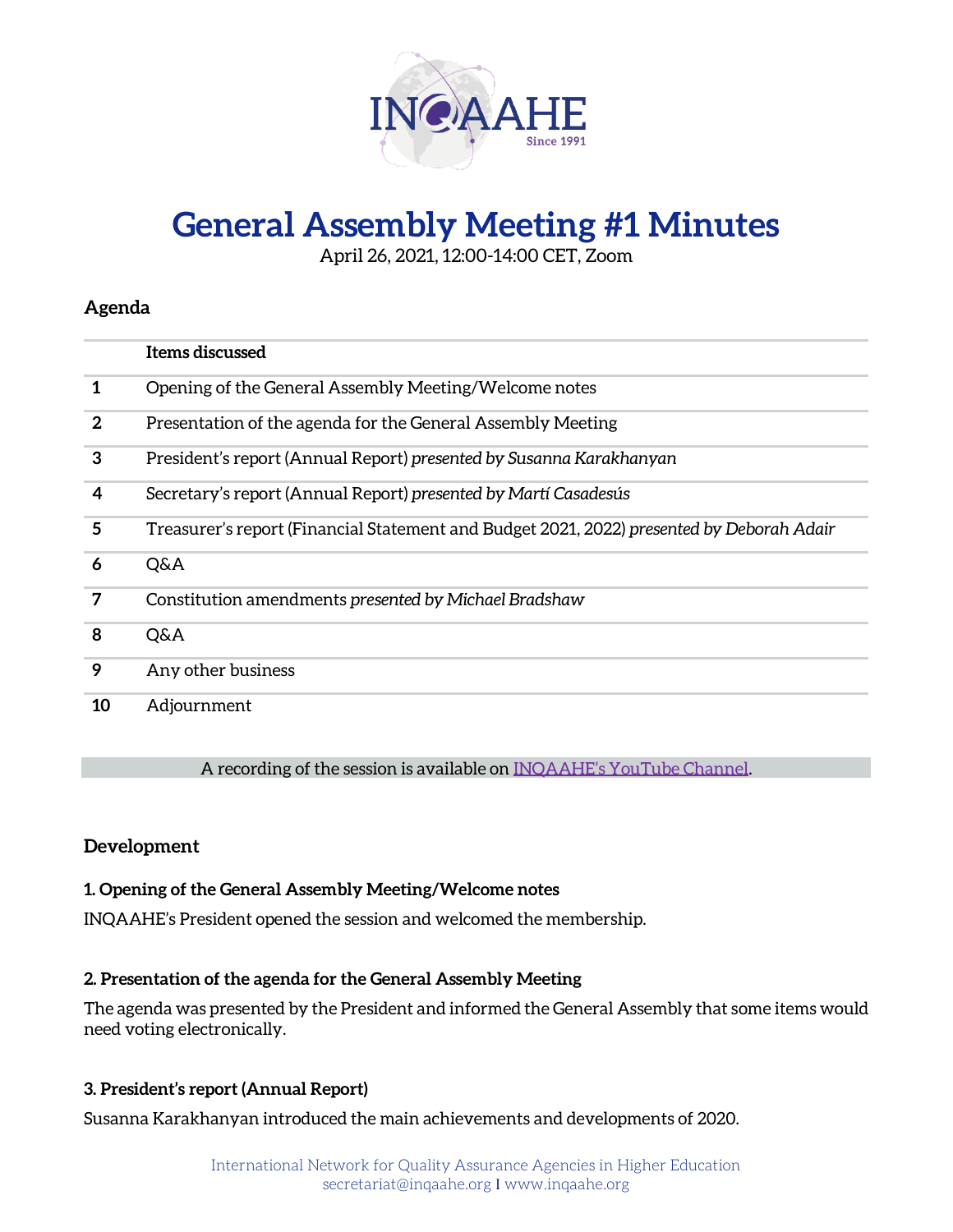

## **4. Secretary's report (Annual Report)**

Martí Casadesús presented the main operational achievements during 2020 as well as a brief overview of the permanent establishment of the Secretariat in Barcelona (Spain).

## **5. Treasurer's report (Financial Statement and Budget 2021, 2022)**

Deborah Adair took the floor and presented a summary of 2020 figures and also a comparison with 2019's. Budget projections were conservative given the uncertain situation at the time.

## **6. Q&A**

No questions were raised.

## **7. Constitution amendments**

Michael Bradshaw introduced the amendments to the Constitution that fall into three categories: changes required to transition to a permanent secretariat, requirements by New Zealand and typos.

## **8. Q&A**

No questions were raised.

## **9. Any other business**

Brief details were given on the 30<sup>th</sup> Anniversary of the Network in Barcelona in October. Also, a reminder was sent to all members on how 2021 Board Elections will be done.

## **10. Adjournment**

The meeting was adjourned until October.

The documents that the General Assembly needed to vote for this first meeting were the following:

- Annual Report 2020 (which includes to the Financial Statements 2020)
- Budget 2021-2022

The voting period was open from April 27, 2021 (Tue) until May 3, 2021 (Mon) at 23:59 GMT/UTC +2.

The INQAAHE Annual Report 2020, INQAAHE Financial Statements 2020, Budget 2021 and 2022, amendments to the Constitution and minutes of the 2019 General Assembly Meeting held in Sri Lanka were approved by 32.18% of the General Assembly.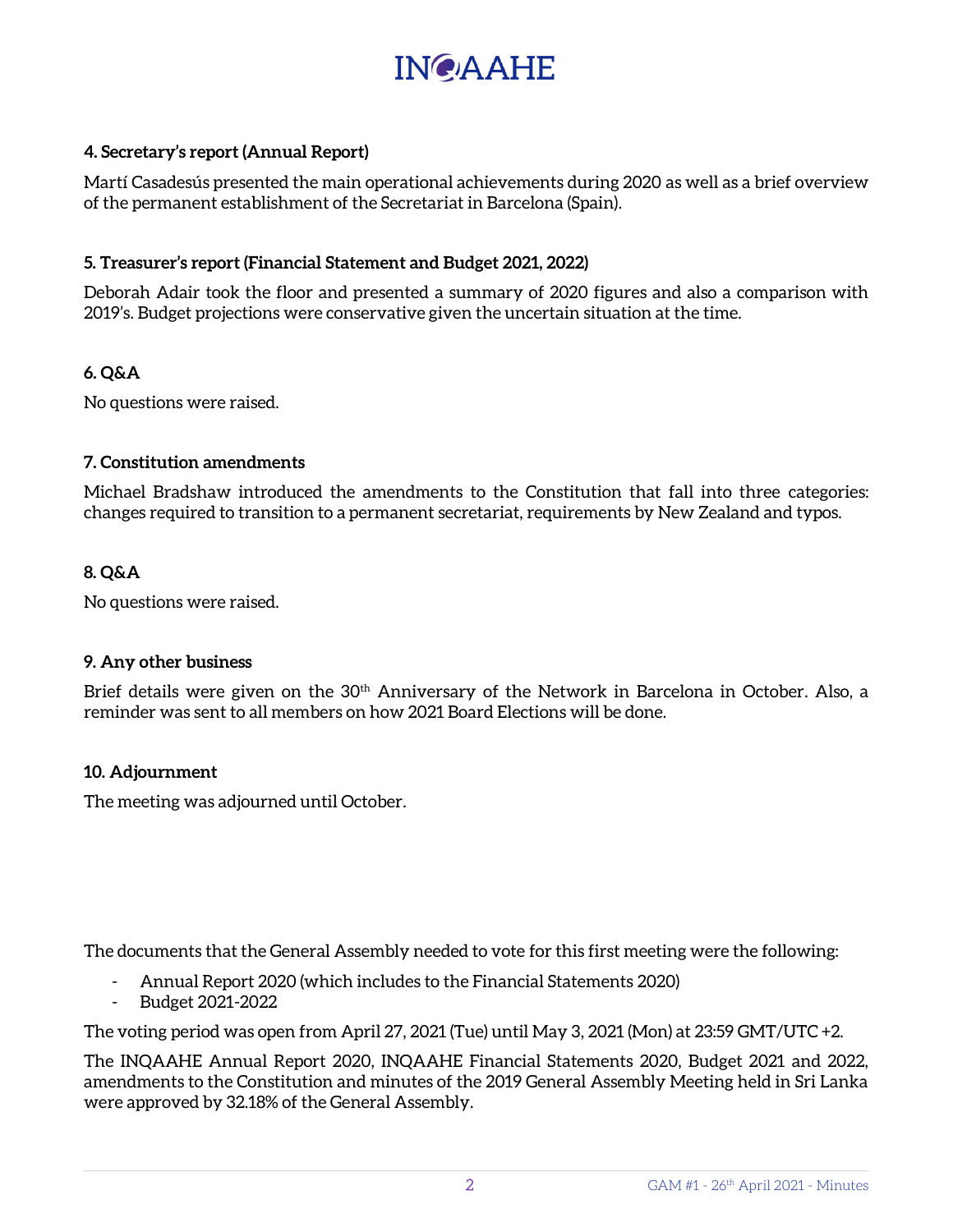

# **General Assembly Meeting #2 Minutes**

October 8, 2021, 13:30-14:30 CET, Hybrid

## **Agenda**

|              | Items discussed                                                               |
|--------------|-------------------------------------------------------------------------------|
| 1            | Opening of the General Assembly Meeting/Welcome notes                         |
| $\mathbf{2}$ | Presentation of the agenda for the General Assembly Meeting                   |
| 3            | 30 <sup>th</sup> Anniversary Celebration                                      |
| 4            | Official handover:                                                            |
|              | New Board composition<br>$\overline{\phantom{a}}$                             |
|              | Outgoing President's speech                                                   |
| 5            | Future events:                                                                |
|              | INQAAHE Forum 2022 (Mexico)                                                   |
|              | INQAAHE Conference 2023 bid to host; requires approval by the GA              |
| 6            | INQAAHE International Standards of QA in HE, presented by Susanna Karakhanyan |
| 7            | Q&A                                                                           |
| 8            | Any other business                                                            |
| 9            | Adjournment                                                                   |

A recording of the session is available on [INQAAHE's YouTube Channel.](https://www.youtube.com/watch?v=FlDRgo7cdyw)

## **Development**

## **1. Opening of the General Assembly Meeting/Welcome notes**

INQAAHE's President opened the session and welcomed the membership both in-person and virtually.

## **2. Presentation of the agenda for the General Assembly Meeting**

The agenda was presented by the President and approved by the attendees.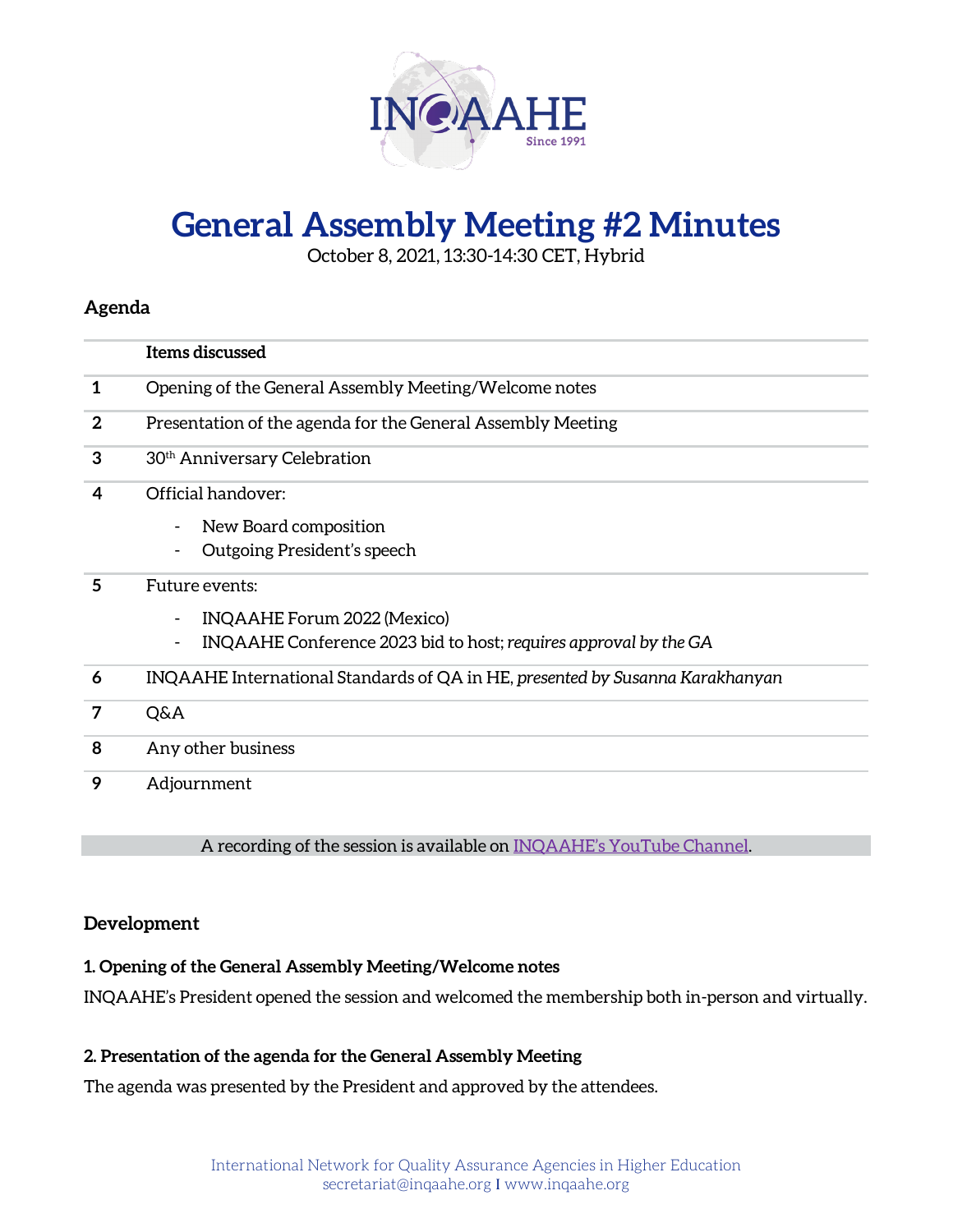# **INCAAHE**

#### **3. 30th Anniversary Celebration**

Susanna Karakhanyan highlighted the most recent changes to the internal structure of the Network and Secretariat.

## **6. INQAAHE International Standards of QA in HE**

Susanna Karakhanyan presented the revision of INQAAHE's Guidelines of Good Practice (GGP) to convert them into the International Standards and Guidelines of Quality Assurance in Higher Education based on a modular approach.

## **8. Q&A**

There were some concerns about possible conflicts of interest or competition with other international agencies. Susanna Karakhanyan clarified that since INQAAHE would not enter evaluating into transnational higher education and would only focus on transnational quality assurance, no conflict would be expected.

Also, the membership congratulated INQAAHE for this opportunity of collaboration that would help standardize generic standards. Overall, the initiative was positively received.

## **5. Future events**

A reminder was sent to the membership that INQAAHE Forum 2022 will be held in Mexico and hosted by FIMPES, from June 6-9, 2022. FIMPES's promotional video was played.

Both proposals to host INQAAHE Conference 2023 were also presented to the General Assembly for decision making when the electronic voting platform is made available.

## **4. Official handover**

Susanna Karakhanyan gave her outgoing speech as INQAAHE  $7<sup>th</sup>$  President and passed the Presidency gavel to Deborah Adair.

## **9. Any other business**

No other topics were mentioned.

## **10. Adjournment**

The meeting was adjourned until next year.

The items the General Assembly needed to vote for this second meeting were the following:

- Deborah Adair's proposal as INQAAHE's new President; and
- Which member agency should host INQAAHE Conference 2023 in Kazakhstan.